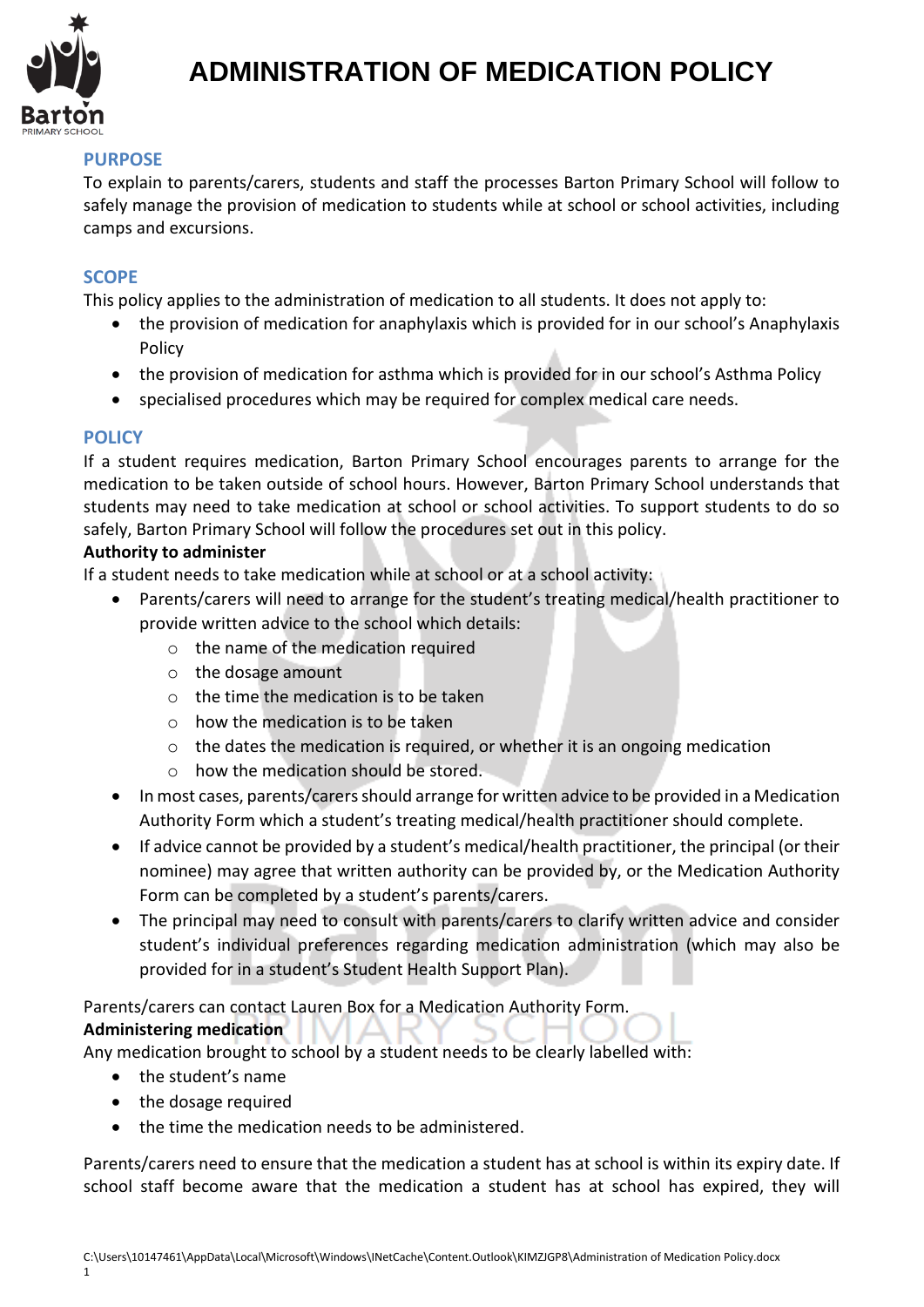

# **ADMINISTRATION OF MEDICATION POLICY**

promptly contact the student's parents/carers who will need to arrange for medication within the expiry date to be provided.

If a student needs to take medication at school or a school activity, the principal (or their nominee) will ensure that:

- 1. Medication is administered to the student in accordance with the Medication Authority Form so that:
	- the student receives their correct medication
	- in the proper dose
	- via the correct method (for example, inhaled or orally)
	- at the correct time of day.
- 2. A log is kept of medicine administered to a student.
- 3. Where possible, two staff members will supervise the administration of medication.
- 4. The teacher in charge of a student at the time their medication is required:
	- is informed that the student needs to receive their medication
	- if necessary, release the student from class to obtain their medication.

### *Self-administration*

In some cases it may be appropriate for students to self-administer their medication. The principal may consult with parents/carers and consider advice from the student's medical/health practitioner to determine whether to allow a student to self-administer their medication.

If the principal decides to allow a student to self-administer their medication, the principal may require written acknowledgement from the student's medical/health practitioner, or the student's parents/carers that the student will self-administer their medication.

### **Storing medication**

The principal (or their nominee) will put in place arrangements so that medication is stored:

- securely to minimise risk to others
- in a place only accessible by staff who are responsible for administering the medication
- away from a classroom (unless quick access is required)
- away from first aid kits
- according to packet instructions, particularly in relation to temperature.

For most students, Barton Primary School will store student medication in the first aid room. The principal may decide, in consultation with parents/carers and/or on the advice of a student's treating medical/health practitioner:

- that the student's medication should be stored securely in the student's classroom if quick access might be required
- to allow the student to carry their own medication with them, preferably in the original packaging if:
	- o the medication does not have special storage requirements, such as refrigeration
	- o doing so does not create potentially unsafe access to the medication by other students.

### **Examples of medication that is locked away:**

- ADHD Medication
- Needles/Medication for students with diabetes
- Any other prescription medication